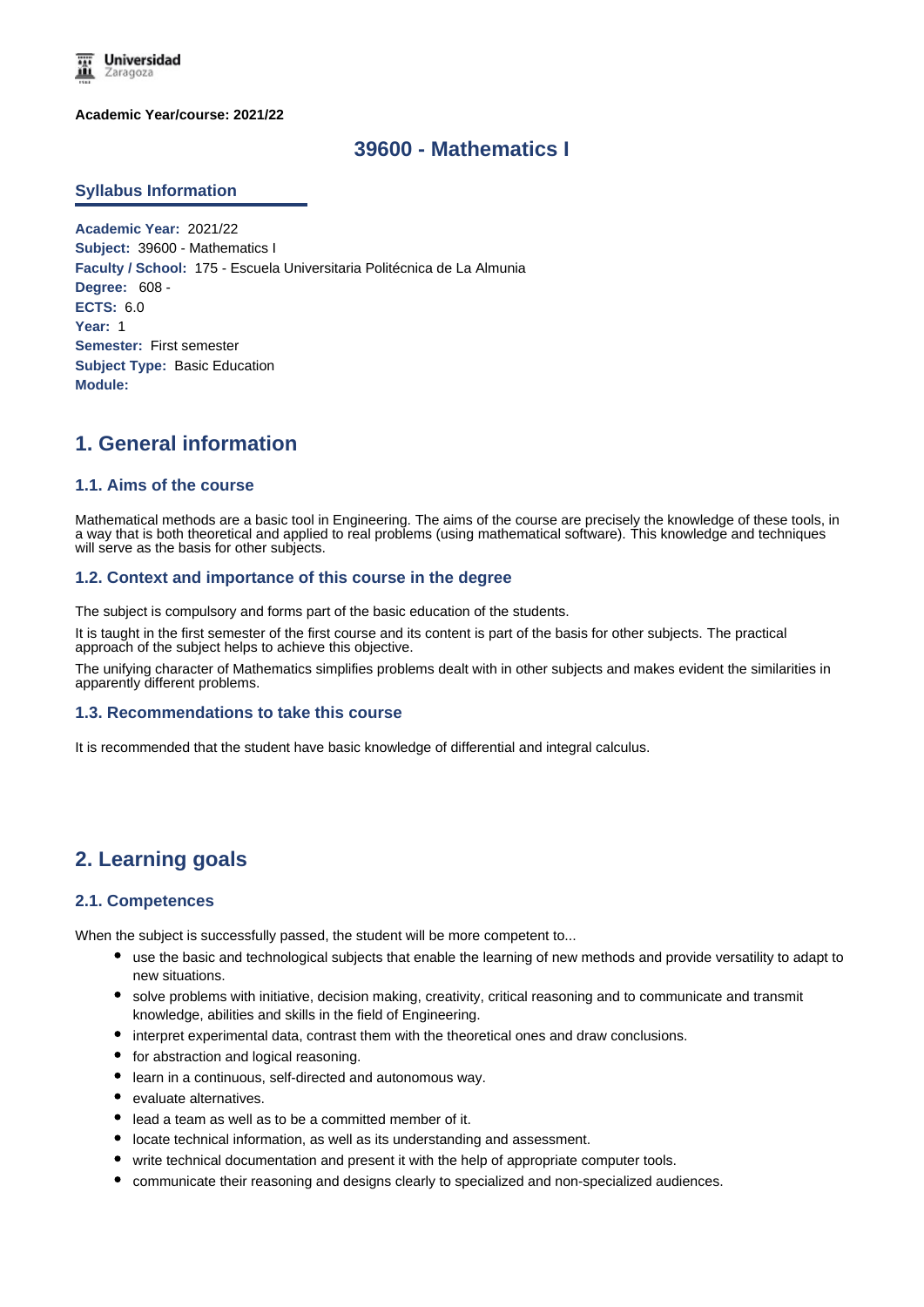solve mathematical problems in engineering. Ability to apply knowledge about linear algebra, geometry, differential geometry, differential and integral calculus, differential equations, partial differential equations, numerical methods and algorithmic.

## **2.2. Learning goals**

The student, to pass this subject, must show the following results ...

- 1. To know how to apply the fundamental results of the Differential and Integral Calculus of functions of one and several variables. The student shall also be capable of describing basic concepts such as limit, continuity, derivability and integration, as well as their most important applications and geometric interpretations.
- 2. To develop and experience problem solving strategies and distinguish the most suitable method for each situation.
- 3. Ability to reason the difficulty of solving a problem accurately and the necessity to resort to the application of numerical approximation methods for its resolution, determining the degree of accuracy and its error.
- 4. To know how to use some mathematical software and its applications in the Differential and Integral Calculus of functions of one and several variables.
- 5. Ability to propose and solve problems concerning the previous areas and applied to the Bachelor's Degree in Engineering, selecting in a critical way the most suitable theoretical methods and results. In the case of complex analytical procedures, the student shall be able to use the mathematical software proposed in section 4 to solve the above mentioned problems.
- 6. To solve the problems of section 5, working as a team, and expand the information and methods proposed in the classroom. To make oral presentations of the obtained results by using the proper mathematical language and convenient computer programs.
- 7. To be able to express in a correct oral and written scientific language, the basic concepts of the subject as well as the problem solving process.

## **2.3. Importance of learning goals**

The results of the learning process are important since they provide the students the necessary mathematical basis for other subjects of a scientific-technological nature of the Degree, such as, Physics, Computer Science, Mechanics, Statistics, Operations Research, Economics, Electronics, Resistance of materials... The ability to apply mathematical techniques to solve problems of different fields related to engineering is a fundamental ability of an engineer/officer, as well as the use of the existing resources and the interpretation of the obtained results.

# **3. Assessment (1st and 2nd call)**

## **3.1. Assessment tasks (description of tasks, marking system and assessment criteria)**

The student must show has achieved the expected learning goals through the following assessment tasks: **Continuous assessment:**

- 2 midterm exam. Related learning goals: 1, 2, 3, 4, 5 and 7. Weight in the final grade: 80%.
- 4 Test: Related learning goals: 1, 2, 3, 4, 5, 6 and 7. Weight in the final grade: 20%.

### **Global assessment:**

Final exam. Related learning goals: 1, 2, 3, 4, 5 and 7. Weight in the final grade: 100%.

**Assessment criteria:** The assessment criteria are the same for all assessment tasks:

- understanding the mathematical concepts used to solve problems;
- the use of efficient strategies and procedures in their resolution;
- clear and detailed explanations;
- the absence of mathematical errors in development and solutions;
- correct use of terminology and notation; orderly, clear and organized exhibition.

# **4. Methodology, learning tasks, syllabus and resources**

## **4.1. Methodological overview**

The learning process designed for this subject is based on the following: